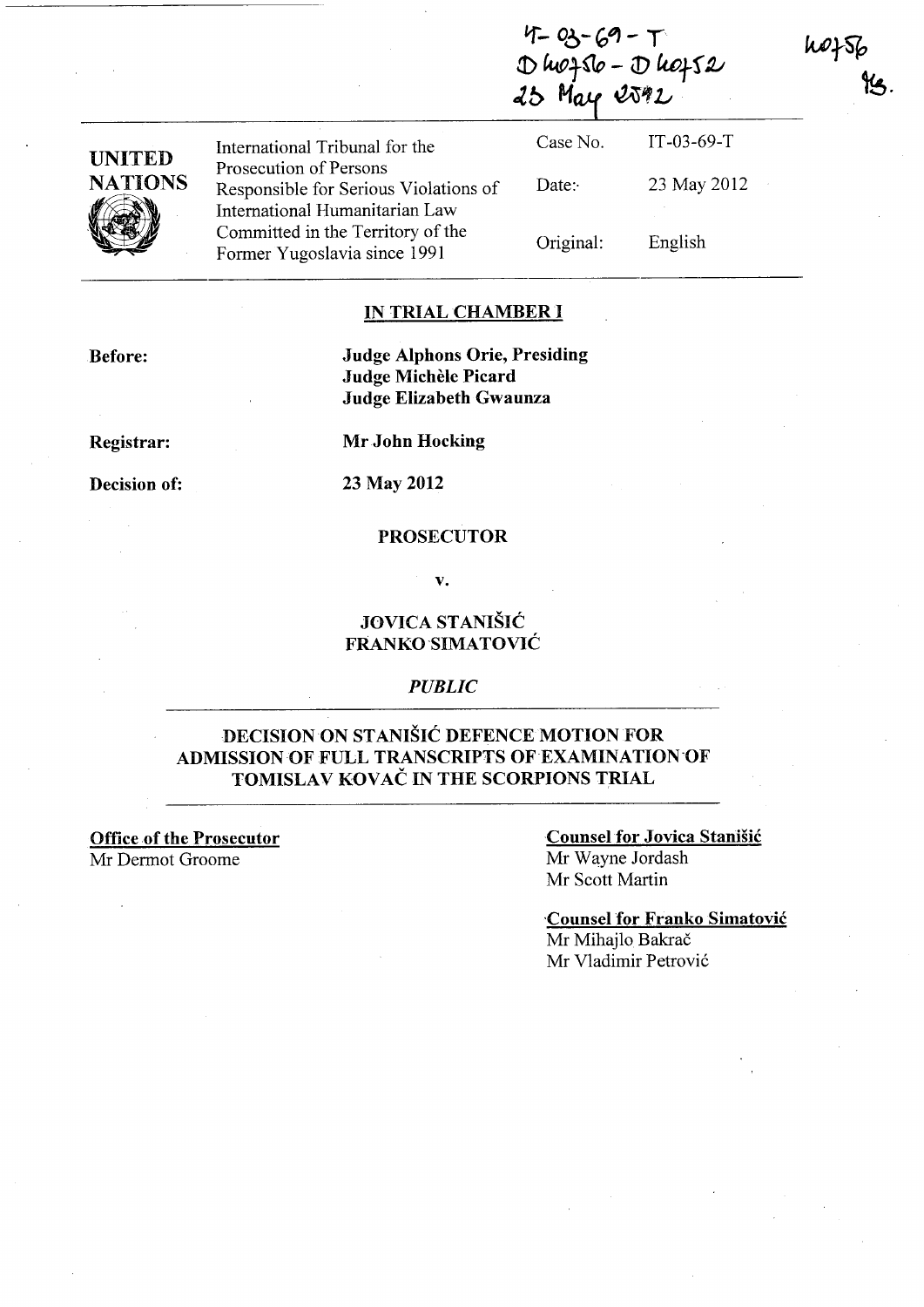# hofós

# **I. PROCEDURAL HISTORY**

1. On 10 December 2010, the Simatović Defence tendered an excerpt from the testimony of Slobodan Medić, one of the accused in a trial of members of the so-called Scorpions Unit held before the War Crimes Chamber in Belgrade ("Scorpions Trial").<sup>1</sup> The Prosecution generally objected to the admission of prior testimony of persons not appearing as witnesses in this case or before this Tribunal.<sup>2</sup> The Stanišić Defence supported the Simatović Defence's position and the Chamber marked for identification the excerpt of Medić's testimony from the Scorpions Trial as document  $D213<sup>3</sup>$ 

2. On 25 February 2011, the Prosecution filed a confidential submission relating to D213, citing various concerns regarding the reliability of the document and requesting that, should the Chamber find that the Prosecution's concerns go more to the weight than the admissibility of the document, to also admit excerpts of Tomislav Kovač's testimony in the Scorpions Trial to give critical context.<sup>4</sup>

3. On 5 April **2011,** the Chamber admitted D213 as well as the excerpts of the testimony of Kovač as identified by the Prosecution.<sup>5</sup> It did so in order to "ensure that it is given the full context in which the statement in D213 was made". $6$ 

4. On 29 March 2012, the Stanišić Defence filed a motion requesting the Chamber to admit from the bar table the complete transcript of Kovač's examination in the Scorpions Trial ("Motion").<sup>7</sup> On 5 April 2012, the Prosecution responded, opposing the Motion ("Response").<sup>8</sup> The Simatović Defence did not respond to the Motion.

## **II. SUBMISSIONS OF THE PARTIES**

5. The Stanišić Defence asserts that exhibit P2966 (the excerpts admitted into evidence from. the examination of Kovač) provides an incomplete and inaccurate picture of the evidence given by

 $\mathbf{1}$ T. 10211-10212.

<sup>2</sup>  Ibid,

 $\overline{\mathbf{3}}$ T. 10212.

<sup>4</sup>  Prosecution Submission in Relation to D213 MFI (Transcript from Scorpions trial), 25 February 2011 (Confidential with Confidential Annex), paras 2, 8-9.

<sup>5</sup> Omnibus Decision Dealing with Outstanding Matters, 5 April 2011 ("Omnibus Decision"), para. 19. These excerpts received exhibit number P2966.

<sup>6</sup>  Ibid.

Stanišić Defence Motion for Admission of Full Transcripts of Examination of Tomislav Kovač in the Scorpions Trial, 29 March 2012, paras 1, 3, 17.

<sup>8</sup> Prosecution Response to Stanišić Defence Motion for Admission of Full Transcripts of Examination of Tomislav Kovač in the Scorpions Trial, 5 April 2012.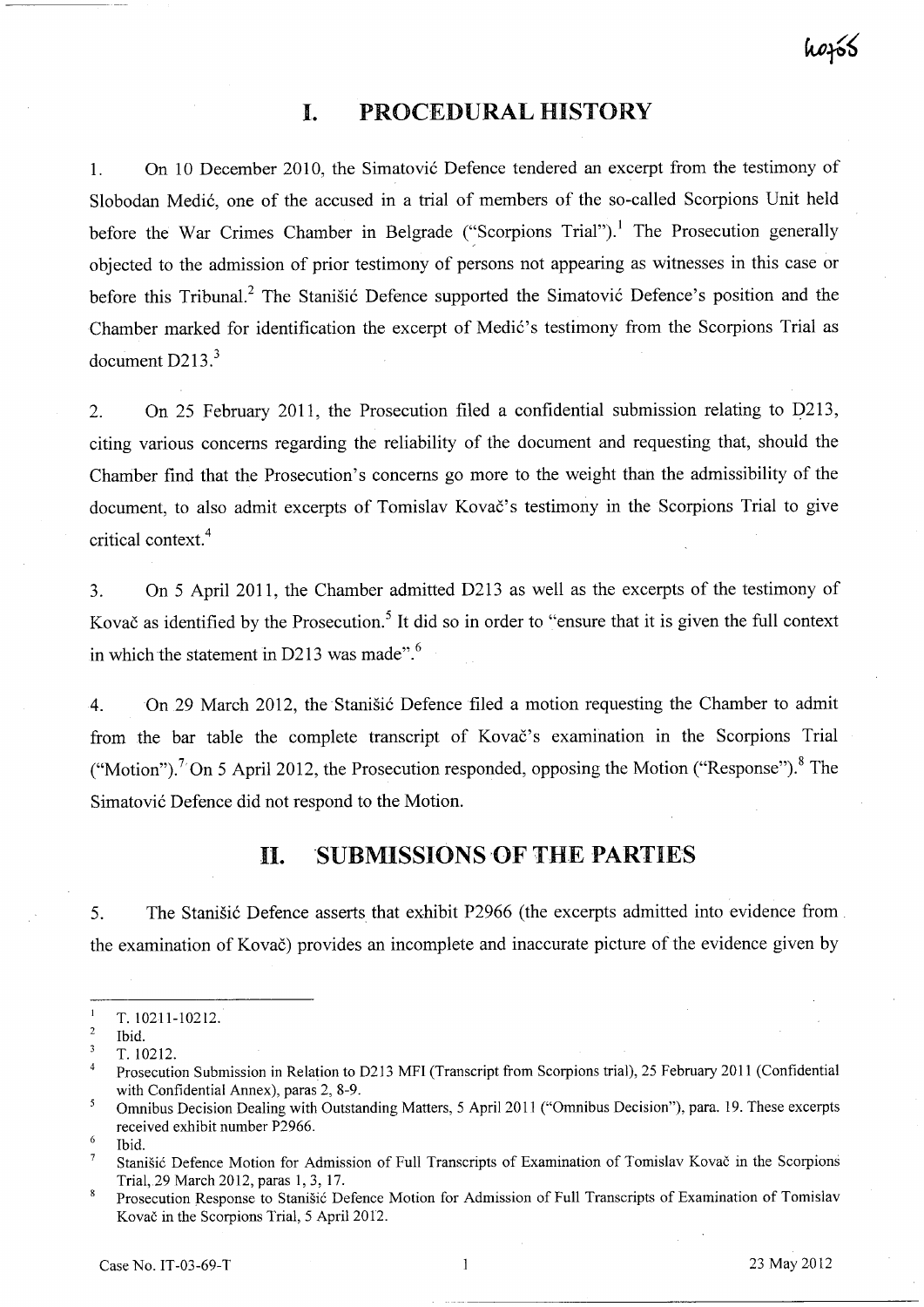Kovač regarding Vaso Mijović's position in relation to the Scorpions.<sup>9</sup> It submits that only the entire transcript of Kovač's testimony reveals contradictions in his evidence.<sup>10</sup> The Stanišić Defence further states that other parts of Kovač's evidence on these issues appear to be based on his direct knowledge and might safely be relied upon in the current proceedings.<sup>11</sup>

6. The Prosecution submits that the admission of the full transcript of Kovač's examination would not be in the interests of justice.<sup>12</sup> Further, the Prosecution submits that the Chamber will not be in a better position to evaluate Kovač's evidence by admitting the full transcript of his examination as he does not move away from the basic claim that Mijović had overall command.<sup>13</sup> It argues that even if the Chamber decides to admit the full transcript of Kovač's examination, it would not have before it the totality of Kovač's evidence, given that he recently testified in the case of *Prosecutor v.* Stanišić *and Župljanin,* and has participated in four recorded interviews with the Office of the Prosecutor, which contain evidence regarding Mijović and the Scorpions. In relation to the Stanišić Defence's proposal that other parts of Kovač's examination are highly relevant and address a number of critical matters in the case, the Prosecution opposes "Stanišić's attempt to put Kovač's evidence before the Chamber", stating that in order to place such weight on Kovač's evidence, the Stanišić Defence should have called Kovač as a witness.<sup>14</sup>

# **III. APPLICABLE LAW**

7. Rule 89 of the Tribunal's Rules of Procedure and Evidence ("Rules") provides, in relevant part:

(C) A Chamber may admit any relevant evidence which it deems to have probative value.

(D) A Chamber may exclude evidence if its probative value is substantially outweighed by the need to ensure a fair trial.

8. The Trial Chamber requires that "the offering party must be able to demonstrate, with clarity and specificity, where and how each document fits into its case".<sup>15</sup>

 $\frac{9}{10}$  Motion, para. 8.

 $\frac{10}{11}$  Motion, paras 10, 12, 15.

<sup>&</sup>lt;sup>11</sup> Motion, para. 16. These matters are set out in paragraph 16 of the Motion.<br><sup>12</sup> Personals again  $\frac{1}{4}$ 

 $12$  Response, para. 4.

 $\frac{13}{14}$  Response, para. 6.

 $14$  Response, para. 9.

Decision on the Prosecution's Revised First Motion for Admission of Exhibits from the Bar Table, 3 February 2011,ipara. ll; *Prosecutor* v. *Milan* Milutinović *et al.,* Case No. IT-05-87-T, Decision on Prosecution Motion to Admit Documentary Evidence, 10 October 2006, para. 18; *Prosecutor* v. *Rasim* Delić, Case No. lT-04-83-T, Decision on Prosecution Submission on the Admission of Documentary Evidence, 16 January 2008, para. 9.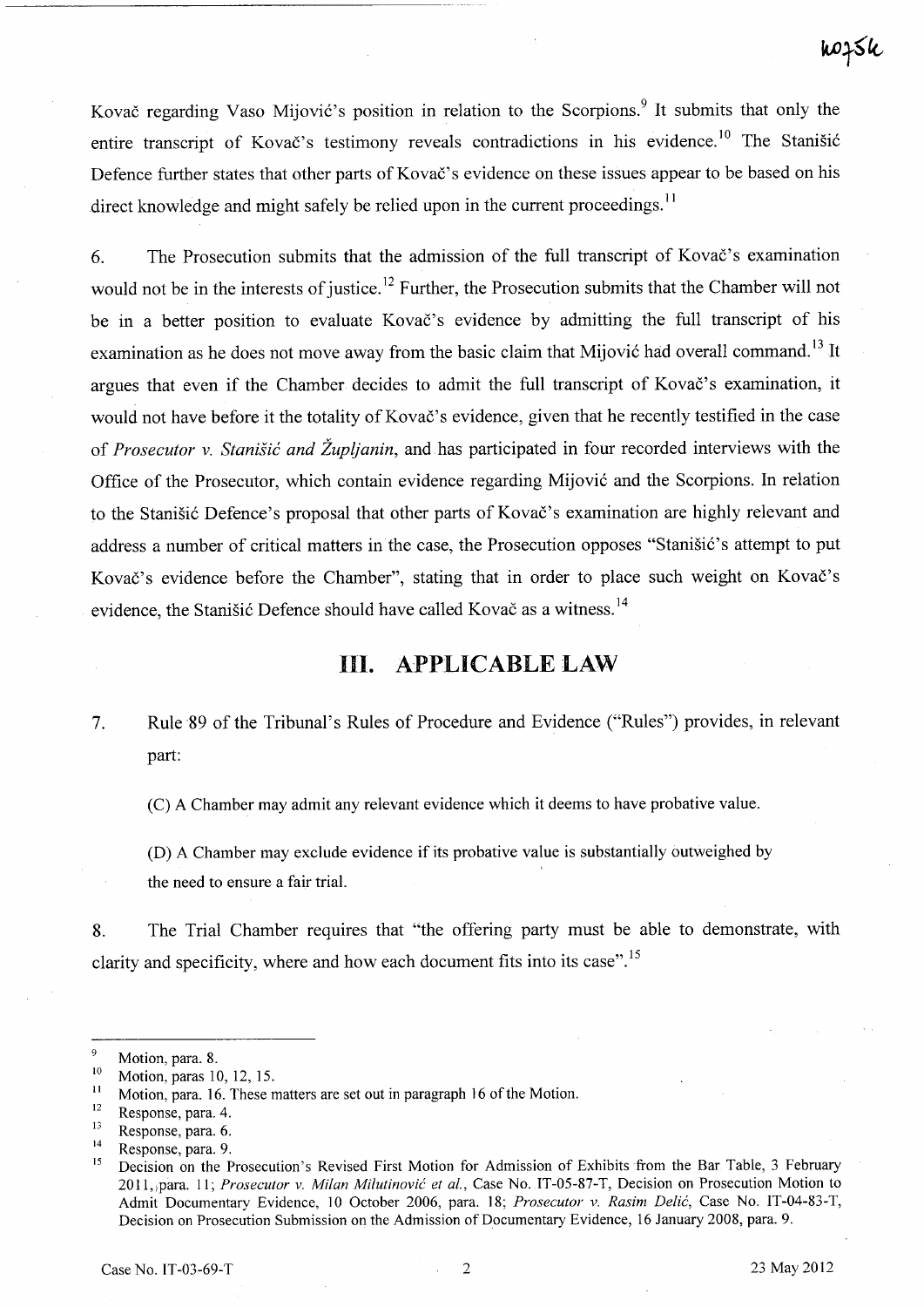9. The jurisprudence of this Tribunal clarifies that statements given to non-parties for purposes other than proceedings before the Tribunal may be admitted into evidence under Rule 89 (C).<sup>16</sup>

### IV. DISCUSSION

10. Given that the tendered document is a transcript of court proceedings, the Chamber is satisfied as to its authenticity. Further, the tendered document contains evidence which is relevant to the issues in the Indictment. The Chamber considers that the Stanišić Defence, being the tendering party, has established with sufficient clarity and specificity how the document fits into its case and the Chamber deems the document to have probative value. The Chamber notes that the tendered document, which is 119 pages in its English translation, is the full transcript of the examination of Kovač in the Scorpions Trial.<sup>17</sup> Whilst the Chamber accepts that the tendered document may provide further contextualisation to exhibits D2l3 and P2966, the Parties are reminded that they are expected to selectively tender documents, or parts of documents, for the purpose of contextualisation, and not flood the Chamber with whole documents which may contain large amounts of information which is irrelevant in terms of the contextualisation sought. In this context, however, the Chamber recalls its previous decision whereby excerpts of Kovač's testimony were admitted into evidence in order for the Chamber to ensure that it was given the full context in which Medić's statement was made.<sup>18</sup> The Chamber will, therefore, exceptionally grant the admission of the entire transcript of Kovač's examination in the Scorpions Trial.

# V. 'DISPOSITION

11. For the foregoing reasons, pursuant to Rule 89 (C) of the Rules, the Chamber:

GRANTS the Motion;

ADMITS into evidence, provisionally under seal, the proffered document, being the full transcript of the testimony of Tomislav Kovač's examination in the Scorpions Trial, currently uploaded in eCourt under 65 *ter* number lD05438;

<sup>16</sup>*Prosecutor v, Milan Milutinovic et al.,* Case No. IT-05-87-T, Decision on Evidence Tendered through Sandra Mitchell and Frederick Abrahams, 1 September 2006, paras 15, 19; *Prosecutor v. Slobodan* Milošević, Case No. 1T-02-54-AR73.3, Decision on Admissibility of Prosecution lnvestigator's Evidence, 30 September 2002, para. 18; and *Prosecutor v. Zlatko Aleksovski*, Case No. IT-95-14/1-AR73, Decision on Prosecutor's Appeal on Admissibility of Evidence, 16 February 1999, para. 15.

<sup>&</sup>lt;sup>17</sup> This document has been uploaded into eCourt as 1D05438.<br><sup>18</sup> Omnibus Decision 5 April 2011 para 19

Omnibus Decision, 5 April 2011, para. 19.